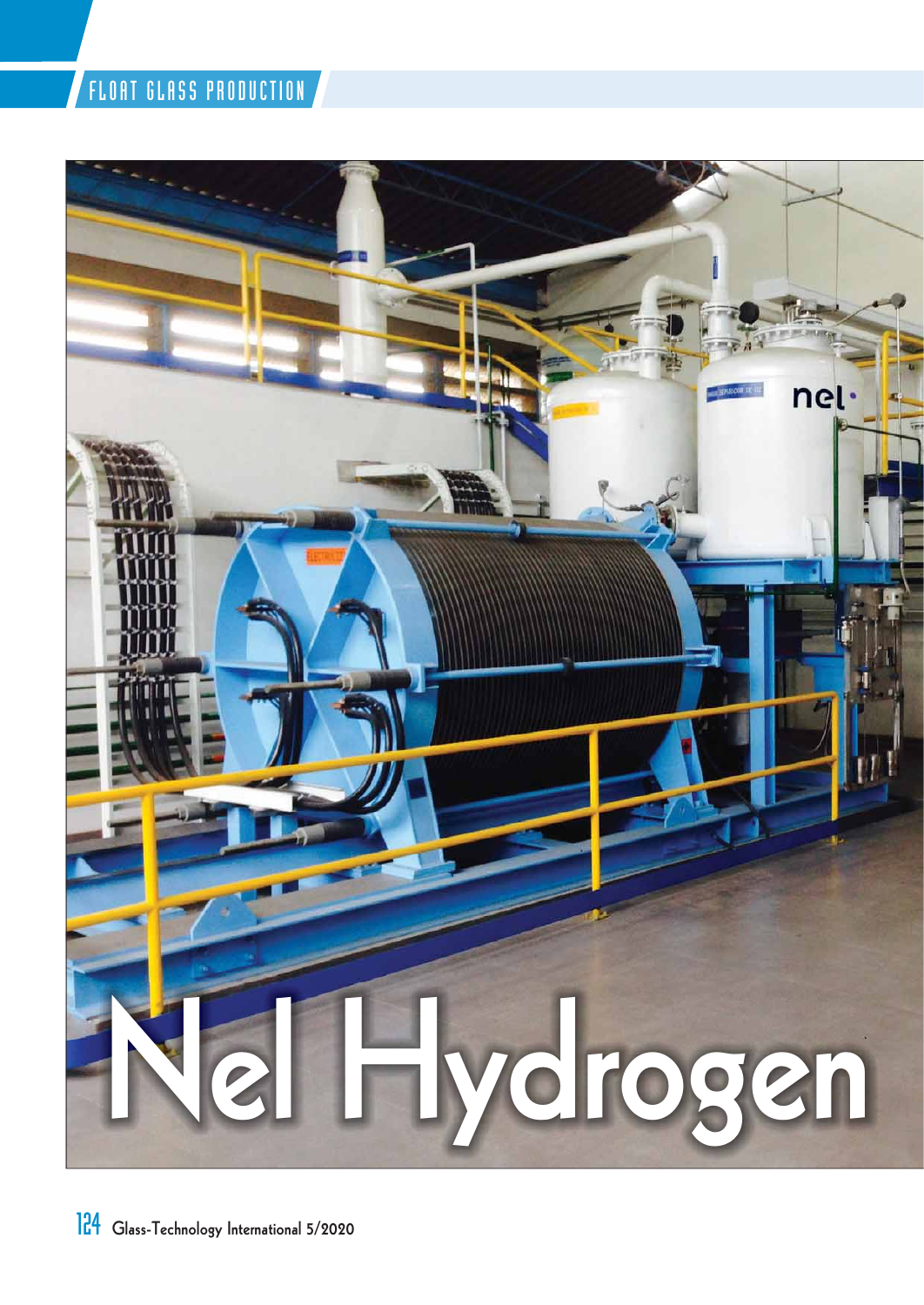**Nel's Alkaline Water Electrolysers (Hydrogen Generators) have been in use for decades at float glass manufacturing facilities**



Nel is a global, dedicated hydrogen company, delivering optimal solutions to produce, store and distribute hydrogen from renewable energy. Since its foundation in 1927, Nel has a history of development and continual improvement of hydrogen plants covering the entire value chain, from hydrogen production technologies to the manufacturing of hydrogen fuelling stations, providing all fuel cell electric vehicles with the same fast fuelling and long range as conventional vehicles today.

**ON-SITE TIN BATH ATMOSPHERE GENERATION IMPROVES FLOAT GLASS PRODUCTION**

**Raymond Schmid - VP Sales and Marketing EMEA-Oceania Nel Hydrogen**

First developed by Sir<br>Alistair Pilkington in<br>1952, the float glass<br>process creates a specialirst developed by Sir Alistair Pilkington in 1952, the float glass ised type of flat glass with an extremely smooth, uniform structure and superior optical qualities. Over the past 60 years, this method has not lost its relevance. Today float glass is everywhere. It is used to construct windows and doors, the glass 'skins' of modern skyscrapers, tables, shelving and display cases, solar panels, plasma, LCD and LED screens, au-

tomotive windshields and more. If you see a clear or tinted flat piece of glass, it was most likely manufactured using the float glass process.

### **THE PRODUCTION OF FLOAT GLASS**

Float glass is produced on a continuous production line. First, raw materials such as sand, dolomite, limestone, carbonate and sodium sulfate, as well as scrap glass are heated to extreme temperatures (1,500°C/2,800°F) to form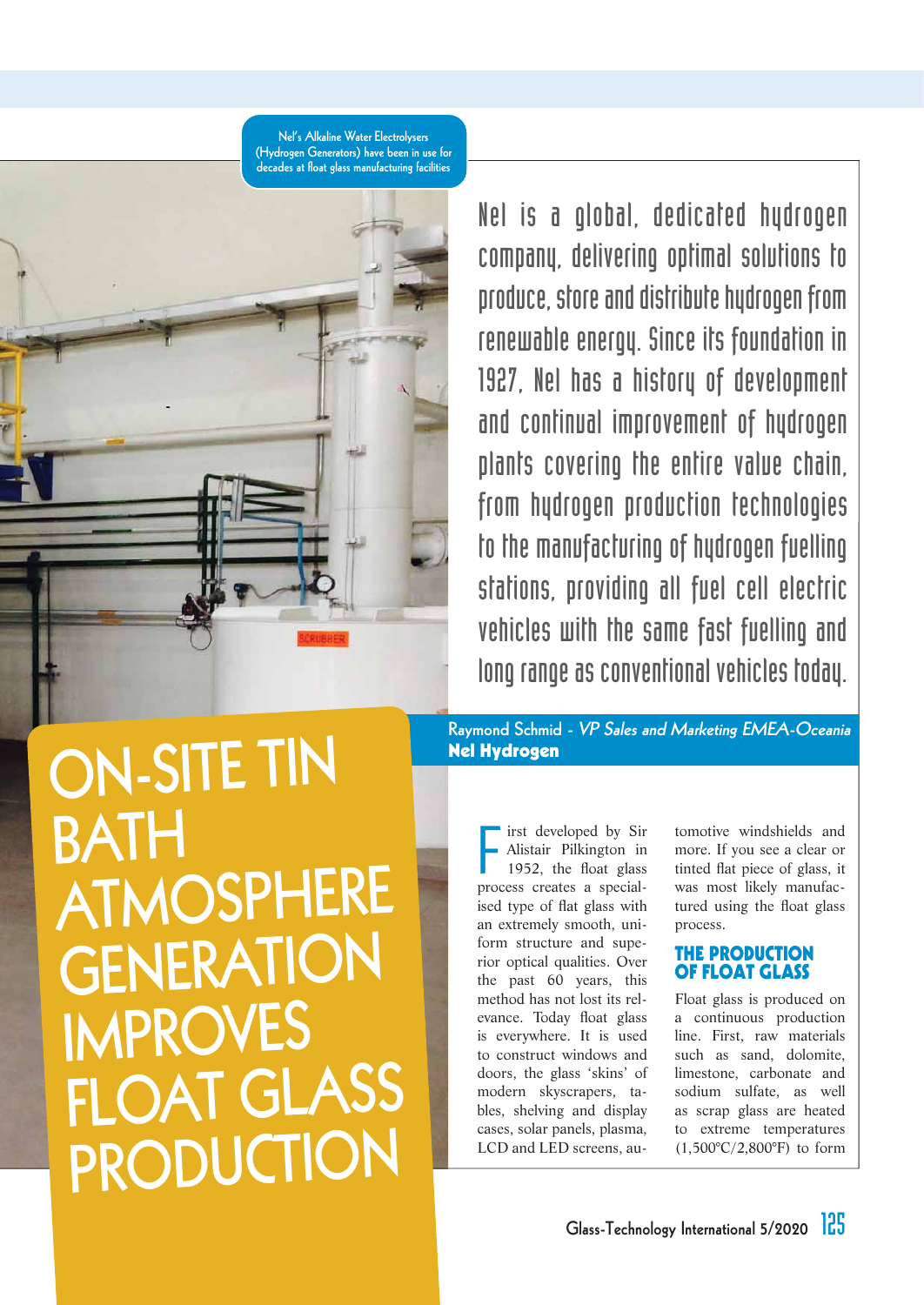## FLOAT GLASS PRODUCTION



molten glass. This glassy liquid then moves into the tin bath chamber, which has a controlled atmosphere, where it is poured onto the surface of molten tin. As the molten glass floats on top of this tin bath, the tin acts as a level template for the glass to distribute over and then harden into high-quality flat glass.

Tin is a metal that does not react with glass, but is the forming basis for a flat surface of glass without optical defects. One of the most important tasks at this stage is to prevent the interaction of oxygen with the tin.

The oxidation of tin introduces flaws in the tin's structure, which in turn will create flaws in the surface of the glass. In order

to stop this oxidation from occurring and to avoid a negative impact on the glass, a protective atmosphere is used in the tin bath chamber. This atmosphere usually consists of 90 per cent nitrogen  $(N_2)$ and 10 per cent hydrogen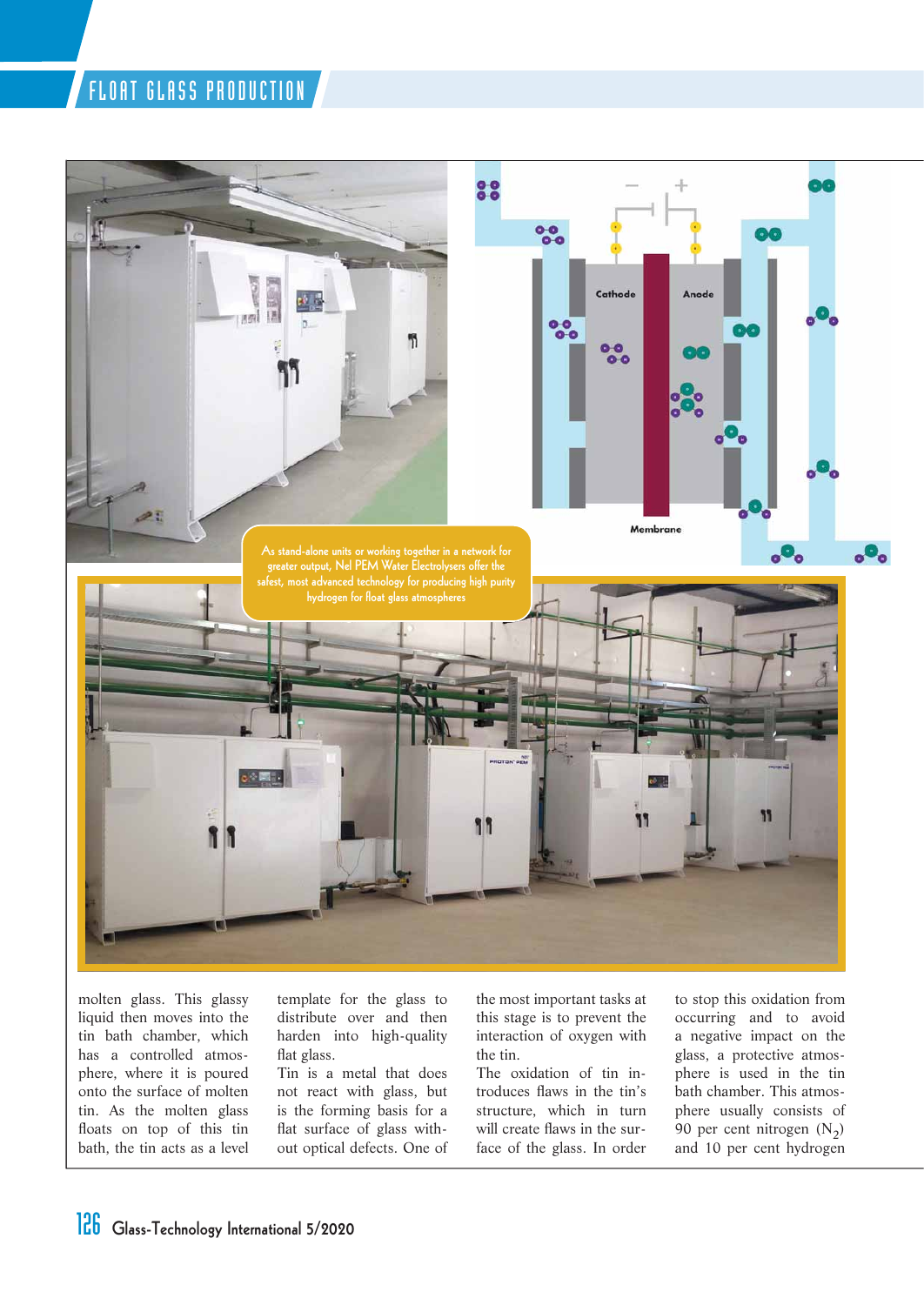$(H<sub>2</sub>)$ . While the nitrogen remains non-reactive in the process, the hydrogen will react with any oxygen present, preventing any oxidation of the tin.

#### **DETERMINING WHICH TECHNOLOGY IS BEST – USING THE RIGHT GAS**

In order to determine which technology is the best to produce protective atmospheres, there are several factors to considered:

- High purity requirements for process gases
- Large volume of gas demand (average: 800  $Nm^3/h$  nitrogen and 90  $Nm^3/h$  hydrogen)
- Sourcing gas supply

• Environmental impact of generating the gasses Traditionally, industries that require high volumes of these gasses for production purposes have used compressed gas or liquid forms of nitrogen and hydrogen, which are supplied by pipeline from a nearby producer, or by trucks in tanks or tube trailers. However, this is not without its problems.

#### **Nitrogen**

Nitrogen is typically produced with air separation units using pressure swing absorption technologies. This method provides the highest purity of nitrogen available, and can be cooled and compressed into liquid form and stored cryogenic containers. However, whether as a compressed gas or liquid, nitrogen is a dangerous element to store. If it escapes into an enclosed space, there is a high risk of asphyxiation, or if pressure builds up there is

a high risk of explosion. Given the high volume of nitrogen required in the float glass process, the logistics of transporting the nitrogen to the glass plant can also present a problem. Any disruption to the supply chain, whether from a strike, natural disaster or global pandemic can cut off the flow of nitrogen to the plant causing a shutdown of production. To help keep glass production operating at peak efficiency and safety, plant managers should consider installing air separation units on-site to replace, or at least supplement delivered nitrogen.

#### **Hydrogen**

Most hydrogen is produced via coal gasification (CG) or steam methane reforming (SMR), which uses fossil fuels as the feed stock and creates carbon dioxide  $(CO<sub>2</sub>)$  emissions, a very damaging greenhouse gas. Depending on the method used, for every ton of  $H_2$ produced, 11 to 19 tons of  $CO<sub>2</sub>$  is released.

The main driver for CG and SMR applications is the low specific cost of hydrogen produced. However, the disadvantages are the high cost of equipment, costly and lengthy maintenance, and the presence of impurities in the hydrogen, which requires additional purification equipment. Add to that the changing attitudes and legislation around the world on greenhouse gas emissions, decarbonization of industries and the expense of carbon capture equipment now being required, CG and SMR are starting to fall out of favour. In addition, liquid